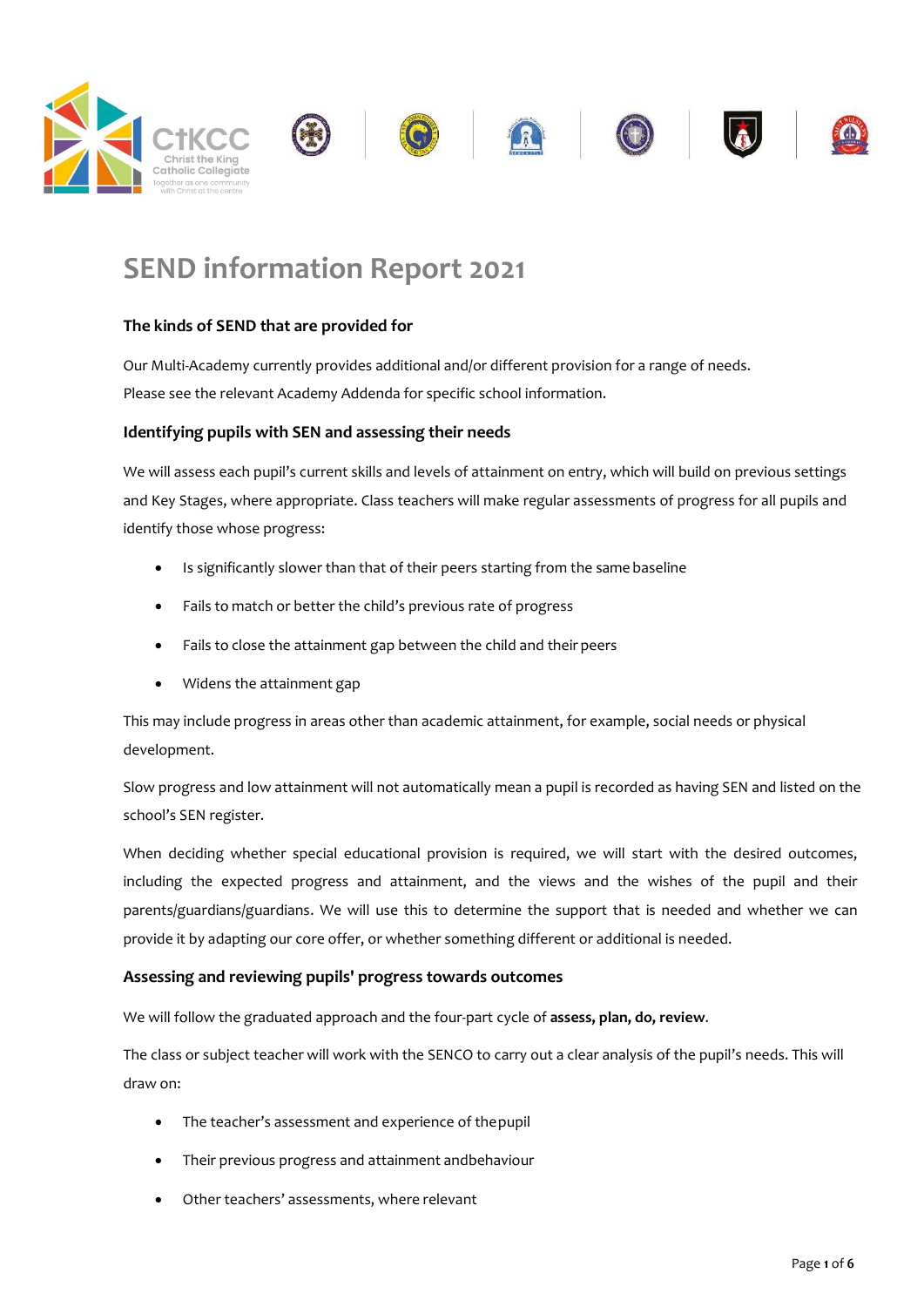- The individual's development in comparison to their peers and national data
- The views and experience of parents/guardians
- The pupil's own views
- Advice from external support services, if relevant

The Assess, Plan, Do, Review cycle will be reviewed at least three times a year. This is in addition to the termly teacher assessments plus end-of-year internal or external testing.

All teachers and support staff who work with the pupil will be made aware of their needs, the outcomes sought, the support provided, and any teaching strategies or approaches that are required. We will regularly review the effectiveness of the support and interventions and their impact on the pupil's progress.

#### Supporting pupils moving between phases and preparing for adulthood

We will share information with the school, college, or other setting the pupil is moving to. We will agree with parents/guardians and pupils which information will be shared as part of this.

#### Our approach to teaching pupils with SEND

Class teachers are responsible and accountable for the progress and development of all the pupils in their class.

High quality teaching is our first step in responding to pupils who have SEN. This will be differentiated for individual pupils.

We will also provide a range of interventions appropriate to the type and level of need following diagnostic testing and recommendations from professionals including external agencies.

#### Adaptations to the curriculum and learning environment

We make the following adaptations to ensure all pupils' needs are met:

- Differentiating our curriculum to ensure all pupils are able to access it, for example, by grouping, 1:1 work, teaching style, content of the lesson, by type of support required etc.
- Adapting our resources and staffing
- Using recommended aids, such as laptops, coloured overlays, visual timetables, larger font, writing aids, concentration and processing resources etc.
- Differentiating our teaching, for example, giving longer processing times, pre-teaching of key vocabulary, reading instructions aloud, etc.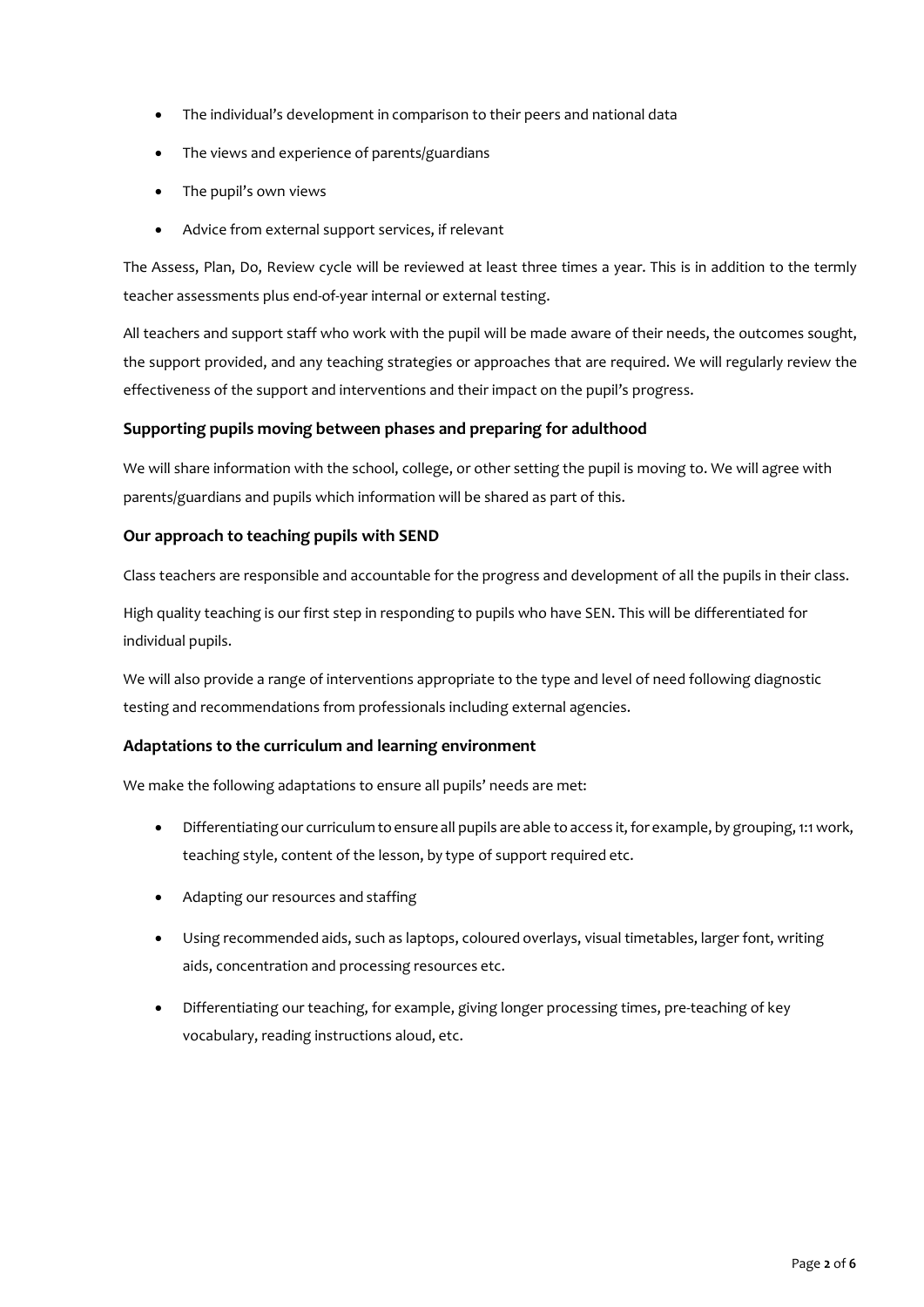#### Securing equipment and facilities

| Academy                      | Process for securing equipment and facilities                                   |  |
|------------------------------|---------------------------------------------------------------------------------|--|
| St John Fisher Catholic      | Where it is reasonable to do so any equipment necessary for the children to     |  |
| College                      | engage fully with the curriculum is obtained from recommended sources.          |  |
| St Mary's Catholic Primary   | Where it is reasonable to do so any equipment necessary for the children to     |  |
| School                       | engage fully with the curriculum is obtained from recommended sources.          |  |
| St Teresa's Catholic Primary | Where required staff order any equipment recommended by external agencies or    |  |
| School                       | those recommended by the SENCO to the class Teacher or LSA (e.g. pencil grips,  |  |
|                              | coloured overlay, sensory wobble cushion, fidget helpers)                       |  |
| St Thomas Aquinas            | We liaise with the Local Authority in order to apply for funding for            |  |
| Catholic Primary             | additional equipment/facilities that may be required for pupils with SEN.       |  |
| School                       |                                                                                 |  |
| St Wulstan's Catholic        | School liaises with Health to secure physical aids/access to additional         |  |
| Primary School               | facilities/services. Where required staff order any equipment recommended by    |  |
|                              | external agencies (e.g. writing slope), or those recommended by SENCO to class  |  |
|                              | teacher/LSAs (e.g. pencil grips/reading ruler). Finance team liaise with county |  |
|                              | regarding any required adaptions to the physical environment to seek funding.   |  |
| Our Lady & St Werburgh's     | Where it is reasonable to do so any equipment necessary for the children to     |  |
| Catholic Primary School      | engage fully with the curriculum is obtained from recommended sources.          |  |

#### Complaints about SEN provision

Complaints about SEN provision in CtKCC should be made to the following in the first instance:

| Academy                                          | Name            | Contact details |
|--------------------------------------------------|-----------------|-----------------|
| St John Fisher Catholic College                  | Mr G Murray     | 01782 307 551   |
| St Mary's Catholic Primary School                | Mrs D Mellor    | 01782 619 685   |
| St Teresa's Catholic Primary School              | Mr N Price      | 01782 307 550   |
| St Thomas Aquinas Catholic Primary School        | Mrs S Moorhouse | 01782 307 530   |
| St Wulstan's Catholic Primary School             | Mr B Grove      | 01782 973 722   |
| Our Lady & St Werburgh's Catholic Primary School | Mrs R Wilson    | 01782 973 888   |

If the complaint is not resolved informally the parents/guardians will be referred to the CtKCC complaints policy.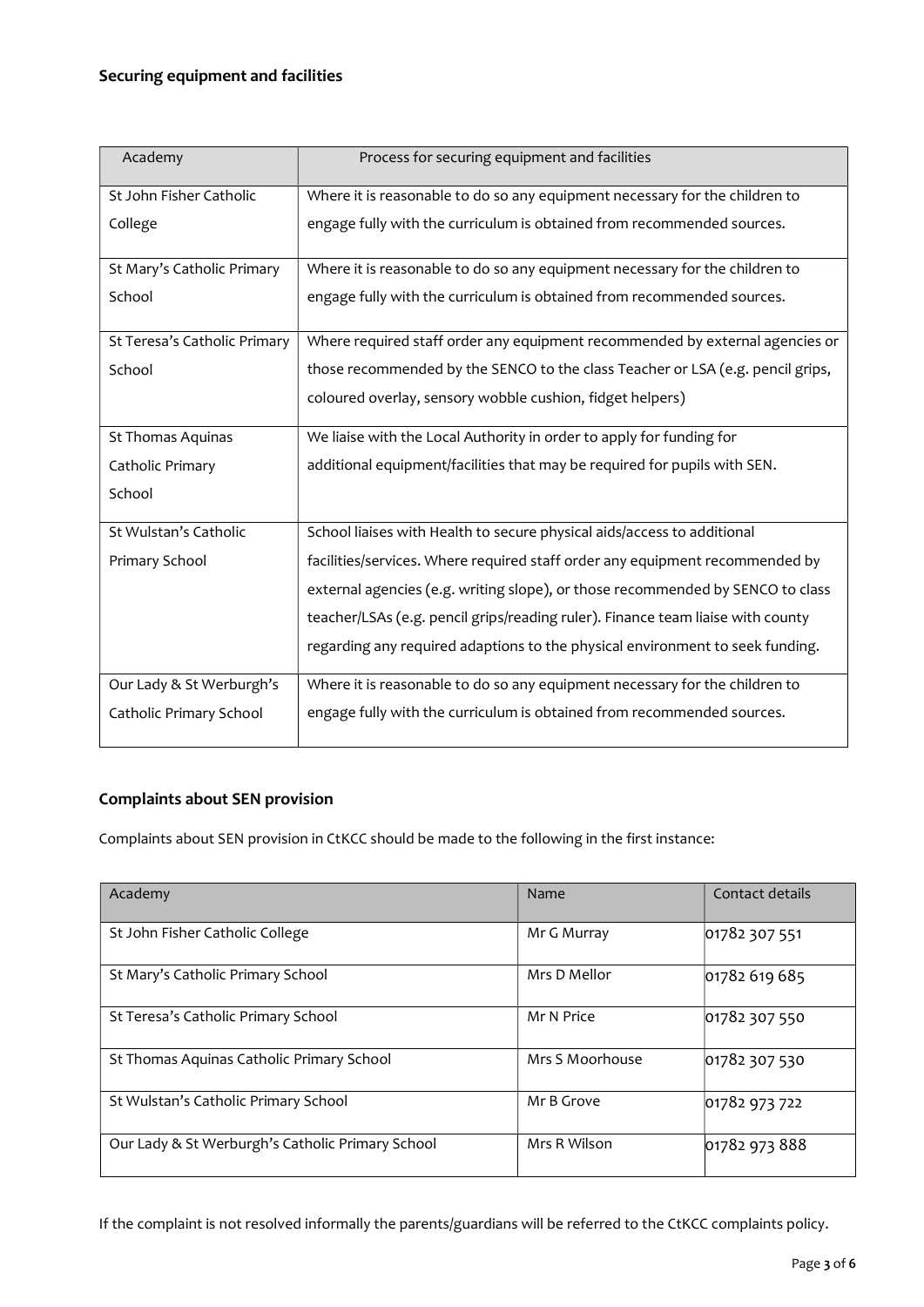The parents/guardians of pupils with disabilities have the right to make disability discrimination claims to the first-tier SEND tribunal if they believe that our Academy has discriminated against their child/ren. They can make a claim about alleged discrimination regarding:

- **•** Exclusions
- Provision of education and associated services
- Making reasonable adjustments, including the provision of auxiliary aids and services

#### Contact details of support services for parents/guardians of pupils with SEN

| Academy              | Agency                                  | Contact details                          |
|----------------------|-----------------------------------------|------------------------------------------|
| St John Fisher       | SEND Information and Support Service    | Stafford Sub District, SENDIASS 79,      |
| Catholic College     | (SENDIASS) Staffordshire                | Eastgate Street, Stafford ST16           |
|                      |                                         | 2NG 01785 356921                         |
|                      | <b>SENDIASS Stoke</b>                   |                                          |
|                      |                                         | The Crescent Children's Centre, Pinewood |
|                      |                                         | Crescent, Meir, Stoke-on-Trent ST3 6HZ   |
|                      |                                         | 01782 234701                             |
|                      |                                         | E-mail: jass@stoke.gov.uk                |
| St Mary's Catholic   | First Response (provides advice and     | 0800 131 3126                            |
| Primary School       | monitoring of safeguarding concerns)    |                                          |
|                      | SEND Family Partnership (supports       | 13 Lichfield Road, Stafford,             |
|                      | parents/guardians to understand the SEN | ST <sub>16</sub> 2LG                     |
|                      | pathways)                               |                                          |
| St Teresa's Catholic | <b>SENDIASS</b>                         | The Crescent Children's Centre Pinewood  |
| Primary School       |                                         | Crescent, Meir, Stoke-on-Trent ST3 6HZ   |
|                      | SEND information, Advice and Support    |                                          |
|                      | Services.                               | Tel: 01782 234701                        |
|                      |                                         | E-mail: jass@stoke.gov.uk                |
| <b>St Thomas</b>     | SENDIASS                                | The Crescent Children's Centre Pinewood  |
| Aquinas              | SEND information, Advice and Support    | Crescent, Meir, Stoke-on-Trent ST3 6HZ   |
| Catholic             | Services.                               | Tel: 01782 234701                        |
| Primary School       |                                         | E-mail: jass@stoke.gov.uk                |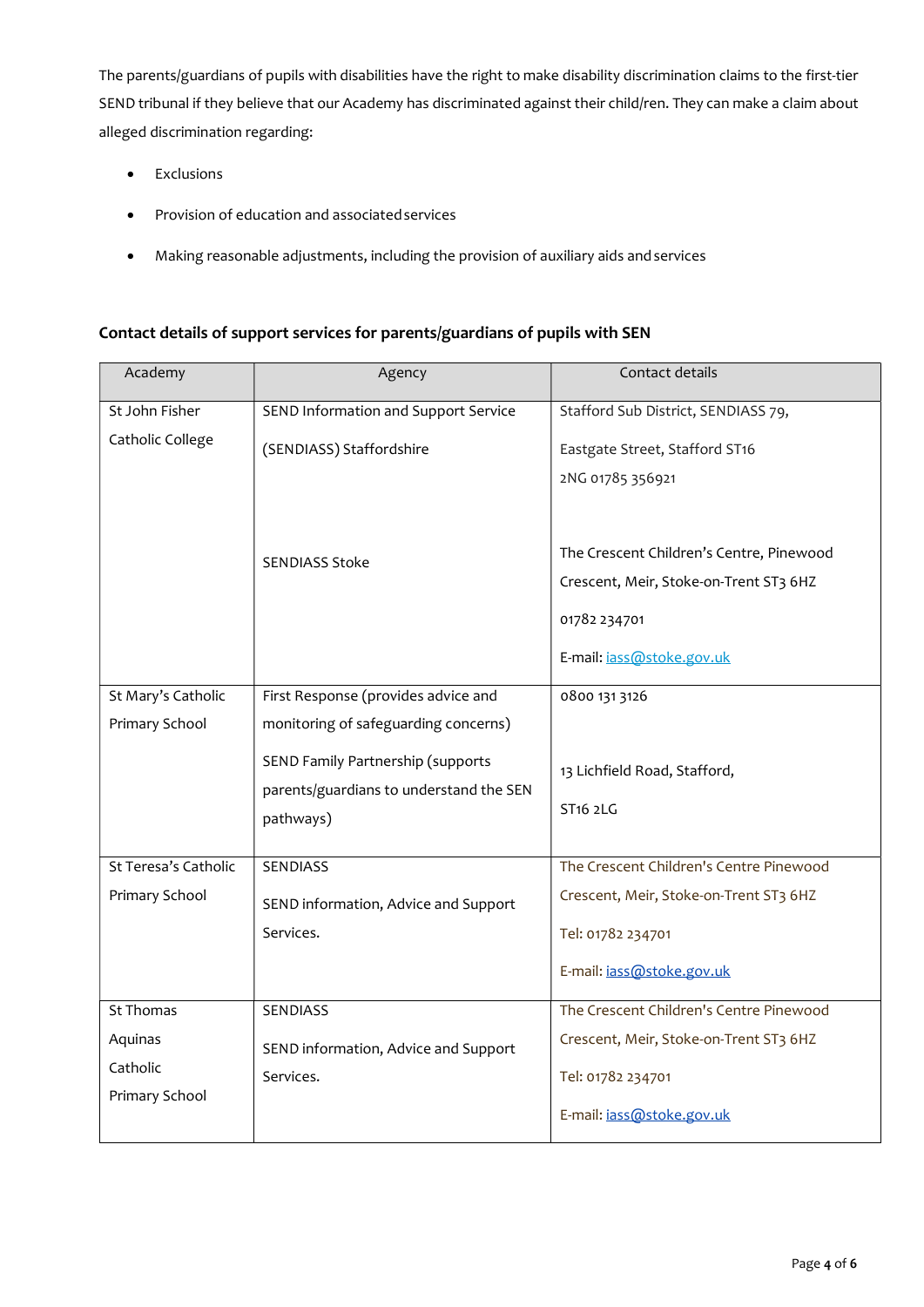| St Wulstan's Catholic | First Response (provides advice and     | 0800 131 3126                         |
|-----------------------|-----------------------------------------|---------------------------------------|
| Primary School        | monitoring of safeguarding concerns)    |                                       |
|                       |                                         |                                       |
|                       |                                         |                                       |
|                       | SEND Family Partnership (supports       | 13 Lichfield Road, Stafford, ST16 2LG |
|                       | parents/guardians to understand the SEN |                                       |
|                       | pathways)                               |                                       |
| Our Lady & St         | First Response (provides advice and     | 0800 131 3126                         |
| Werburgh's            | monitoring of safeguarding concerns)    |                                       |
| Catholic              |                                         |                                       |
| Primary School        |                                         | 13 Lichfield Road, Stafford, ST16 2LG |
|                       | SEND Family Partnership (supports       |                                       |
|                       | parents/guardians to understand the SEN |                                       |
|                       | pathways)                               |                                       |
|                       |                                         |                                       |

### Contact details for raising concerns

| Academy                                          | Name                                | Contact details                                     |
|--------------------------------------------------|-------------------------------------|-----------------------------------------------------|
| St John Fisher Catholic College                  | Mr G Murray<br>Mr C Hawthorne       | 01782 307 551<br>office-sjfcc@ctkcc.co.uk           |
| St Mary's Catholic Primary School                | Mrs J Ellerton<br>Mrs D Mellor      | 01782 619 685<br>office.STM@ctkcc.co.uk             |
| St Teresa's Catholic Primary School              | Miss G Dyke<br>Mrs I Smith          | 01782 307 550<br>stteresa@ctkcc.co.uk               |
| St Thomas Aquinas Catholic Primary School        | Mrs K. Hellawell<br>Mrs S Moorhouse | 01782 307 530<br>office.sta@ctkcc.co.uk             |
| St Wulstan's Catholic Primary School             | Ms H Wood<br>Mr B Grove             | 01782 973 722<br>office@stwulstansprimary.co.<br>uk |
| Our Lady & St Werburgh's Catholic Primary School | Mrs H Shilvock<br>Mrs R Wilson      | 01782 973 888<br>office.olsw@ctkcc.co.uk            |